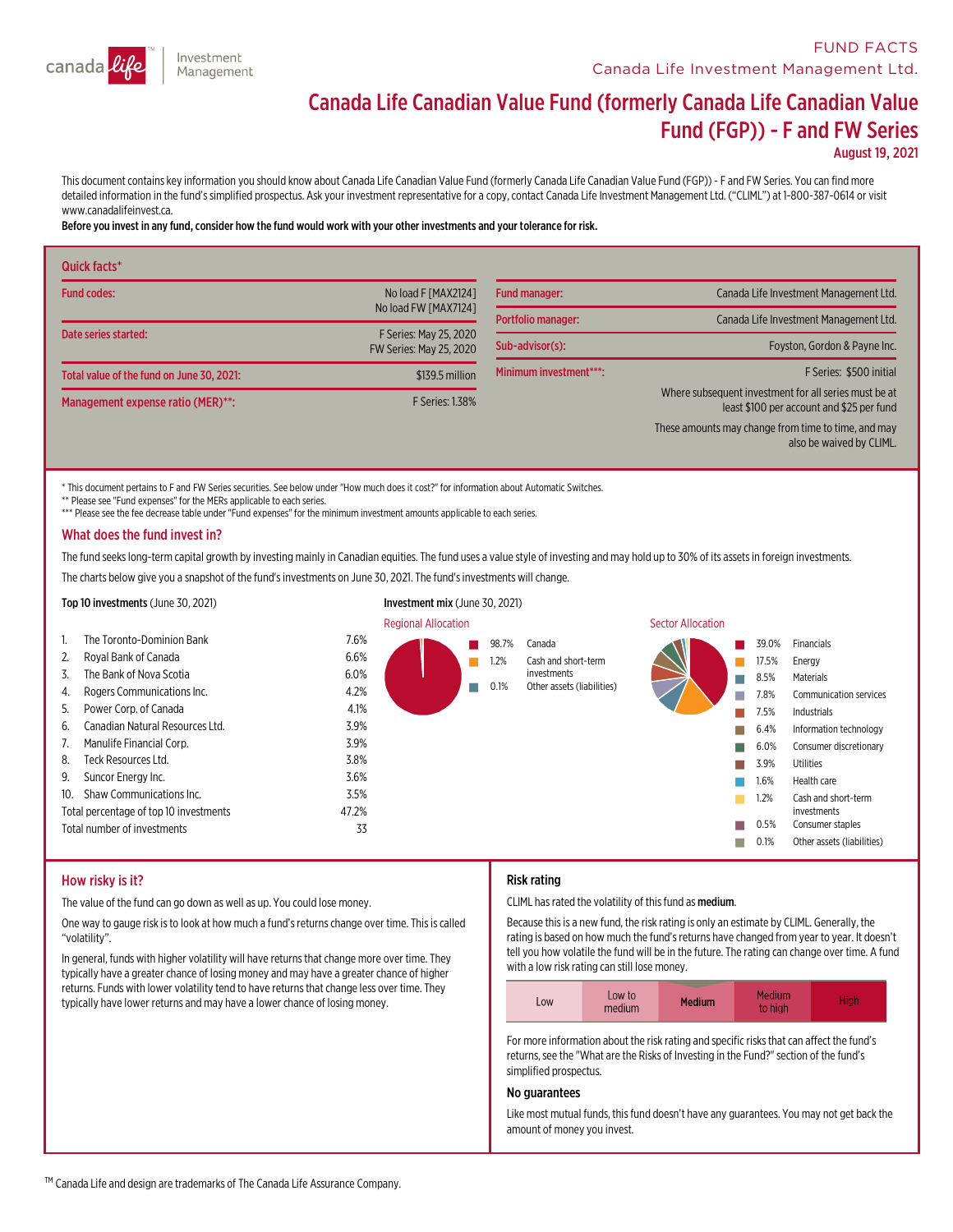

# How has the fund performed?

This section tells you how F Series securities of the fund have performed since inception. Returns are after expenses have been deducted. These expenses reduce returns.

The performance of FW Series securities would be similar to the performance F Series securities, but would vary as a result of the difference in the combined management and administration fees compared to F Series as disclosed in the fee decrease table under "Fund expenses" below.

#### Year-by-year returns

No performance is available because securities have not been distributed for <sup>a</sup> full calendar year.

# Best and worst 3-month returns

No performance is available because securities have not been distributed for a full calendar year.

#### Average return

A person who invested \$1,000 in F Series of the fund since its inception would have had<br>\$1,603 as of June 30, 2021. This is equal to an annual compounded return of approximately<br>53.7%.

#### Who is this fund for?

#### Investors who:

- $\bullet$ are looking for a Canadian equity fund to hold as part of their portfolio
- $\bullet$ want a medium- to long-terminvestment
- $\bullet$ can handle the volatility of stock markets

#### A word about tax

In general, you'll have to pay income tax on any money you make on a fund. How much you pay depends on the tax laws where you live and whether or not you hold the fund in a registered plan such as a Registered Retirement Savings Plan or a Tax-Free Savings<br>Account.

Keep in mind that if you hold your fund in a non-registered account, fund distributions are included in your taxable income, whether you get them in cash or have them reinvested.

# How much does it cost?

The following tables show the fees and expenses you could pay to buy, own and sell F Series and FW Series securities of the fund. The fees and expenses - including any commissions - can vary among series of a fund and amon

Higher commissions can influence representatives to recommend one investment over another. Ask about other funds and investments that may be suitable for you at a lower cost.

We provide eligible investors with combined management and administration fee decreases on their eligible Canada Life fund investments, as disclosed under the sub-heading "Fund expenses".<br>We will automatically switch your

#### 1. Sales charges

You can only buy F and FW Series of the fund under the no load purchase option. No sales charges are payable by you under this purchase option.

# 2. Fund expenses

You don't pay these expenses directly. They affect you because they reduce the fund's returns. F Series has higher combined management and administration fees than FW Series. As of March 31, 2021, the fund's expenses were as follows:

|                                                                                                                                                            | Annual rate (as a % of the<br>fund's value) |                  |
|------------------------------------------------------------------------------------------------------------------------------------------------------------|---------------------------------------------|------------------|
|                                                                                                                                                            | <b>F</b> Series                             | <b>FW Series</b> |
| Management expense ratio (MER)<br>This is the total of the management fee (including the trailing<br>commission), fixed administration fee and fund costs. | 1.38%                                       | 1.10%            |
| Trading expense ratio<br>These are the fund's trading costs.                                                                                               | 0.09%                                       | 0.09%            |
| <b>Fund expenses</b>                                                                                                                                       | 1.47%                                       | 1.19%            |
| For every \$1,000 invested, this equals:                                                                                                                   | \$14.70                                     | \$11.90          |

The table below sets out the combined management and administration fee decrease from F<br>Series to FW Series.

| Investment                                          | Series | Combined management and administration fee<br>decrease (from F Series)(%) |  |  |  |
|-----------------------------------------------------|--------|---------------------------------------------------------------------------|--|--|--|
| Up to \$99.999                                      |        | N/A                                                                       |  |  |  |
| \$100,000 and above*                                | FW     | 0.25%                                                                     |  |  |  |
| *provided you have \$500,000 minimum total holdings |        |                                                                           |  |  |  |

# More about the trailing commission

No trailing commission.